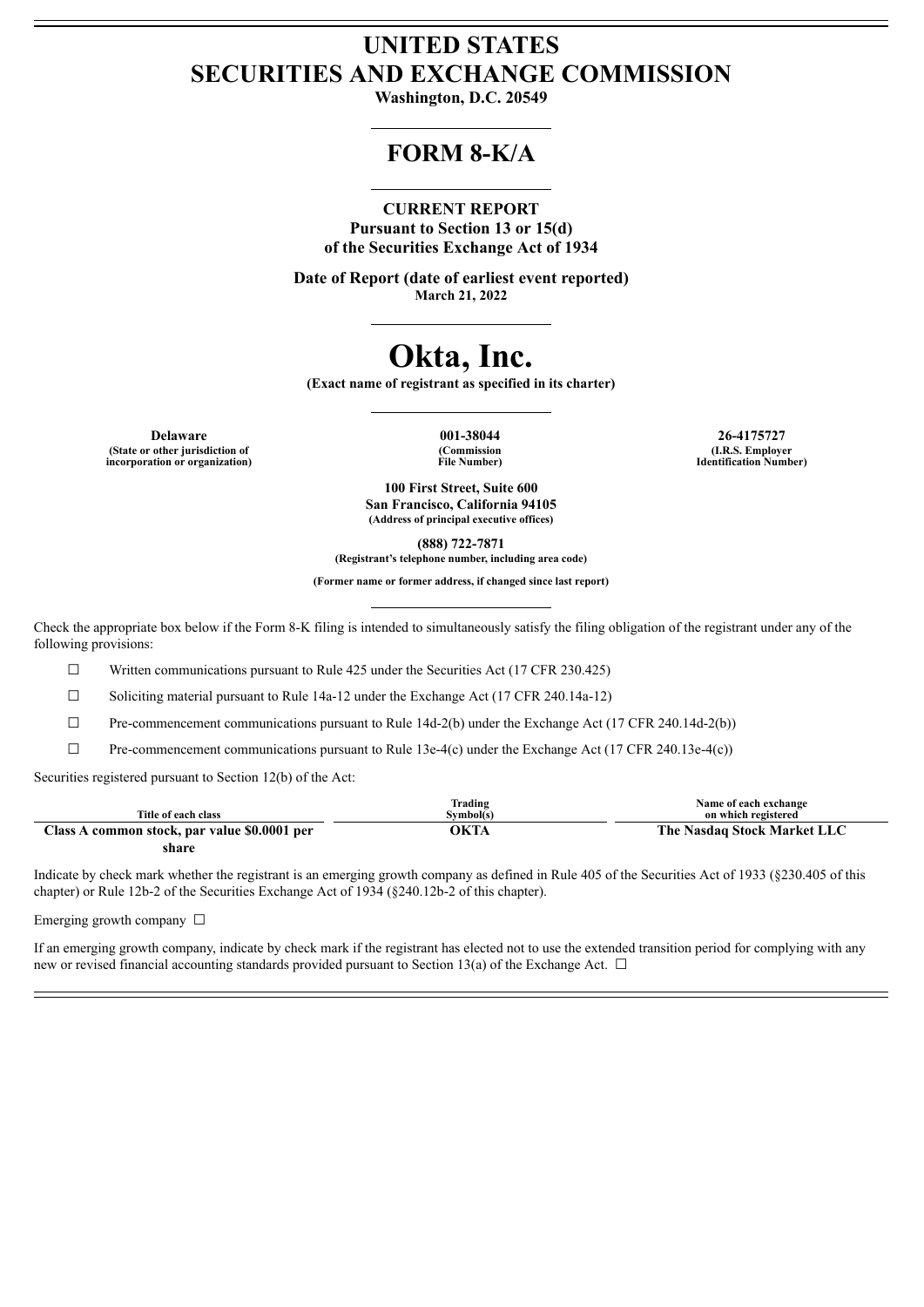#### **Item 8.01 – Other Events**

This filing amends Item 8.01 of the Current Report on Form 8-K of Okta, Inc. (the "Company") filed on March 25, 2022 (the "Prior 8-K").

The Company has concluded its investigation into the January 2022 compromise of its third-party vendor. The Company is now able to conclude that the impact of the incident was significantly less than the maximum potential impact that the Company initially shared in the Prior 8-K. The Company continues to not consider the incident to be material. The final forensic report of the cybersecurity firm the Company engaged concluded that:

- The threat actor actively controlled a single workstation used by a third-party vendor's support engineer, with access to Company resources.
- Such control lasted for 25 consecutive minutes on January 21, 2022.
- During that limited window of time, the threat actor accessed two active customer tenants within the SuperUser application and viewed limited additional information in certain other applications like Slack and Jira that cannot be used to perform actions in Company customer tenants.
- The threat actor was unable to successfully perform any configuration changes, multi-factor authentication or password resets, or customer support "impersonation" events.
- The threat actor was unable to authenticate directly to any Company accounts.

#### **Item 9.01 - Financial Statements and Exhibits**

*(d) Exhibits*

| Exhibit<br><b>Number</b> | <b>Description</b>                                                           |
|--------------------------|------------------------------------------------------------------------------|
| 104                      | Cover Page Interactive Data File (embedded within the Inline XBRL document). |